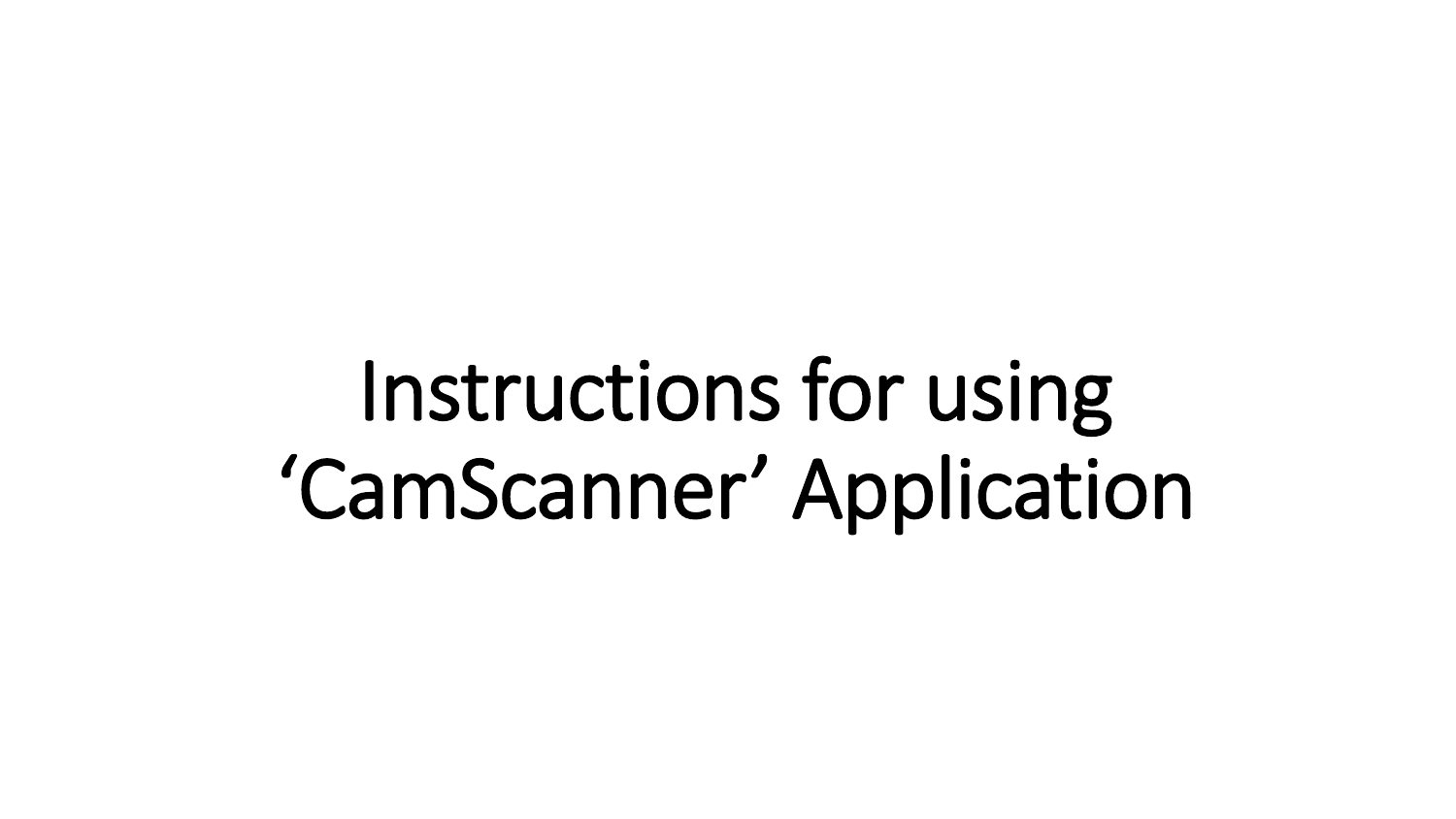## **STEP 1 STEP 2**





Download the 'CamScanner' Application from Google Play Store (for Android Users) or App Store (for Iphone Users)

Click on the 'Camera Button' located on the Bottom Right Hand Corner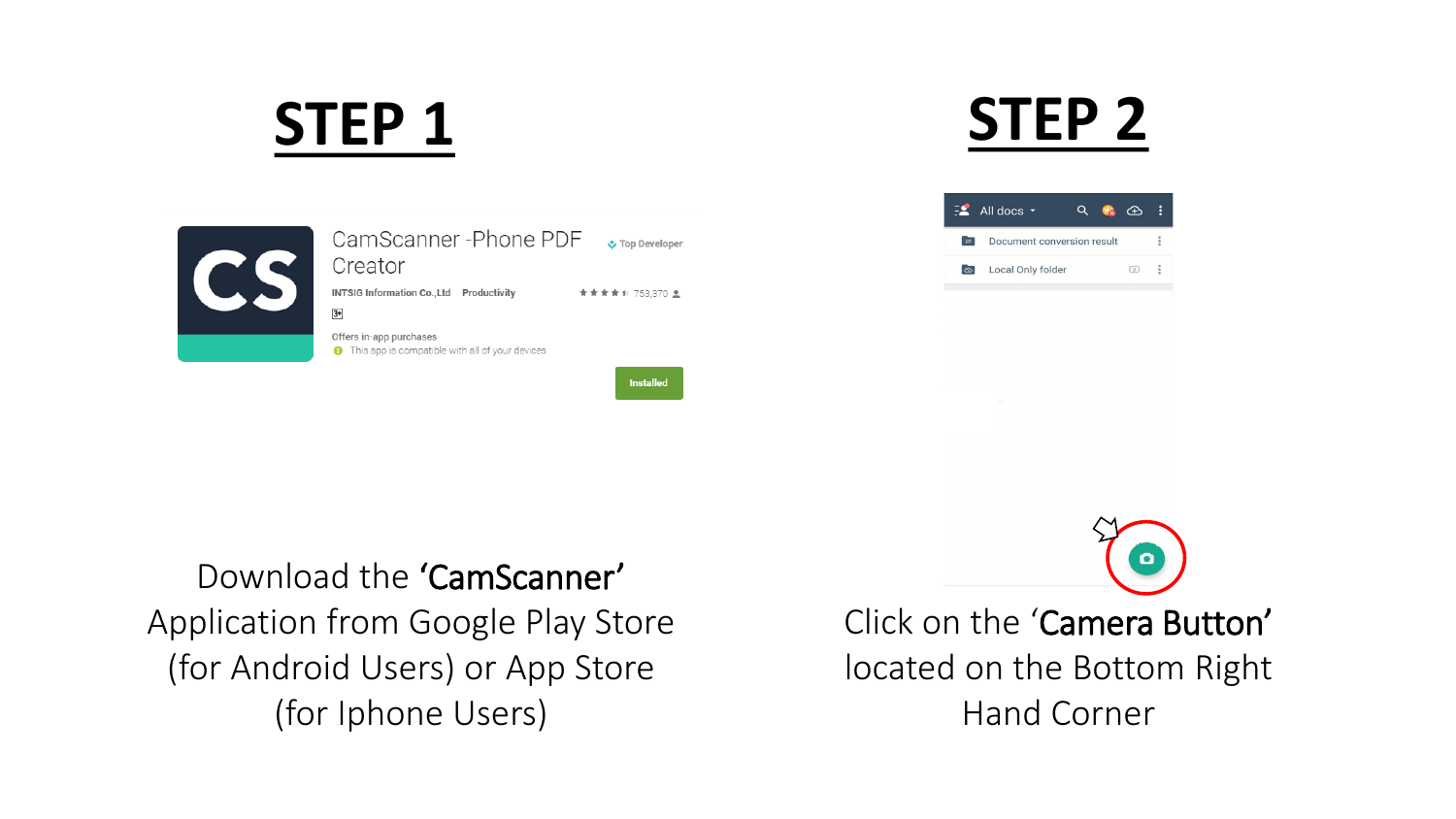





Place hardcopy documents on a flat surface and take a photo using the 'Camera Button' located at the Bottom using the Single or Batch Mode (to take multiple pictures at a time)

Crop the picture and ensure that document is clear and visible and Click 'Next'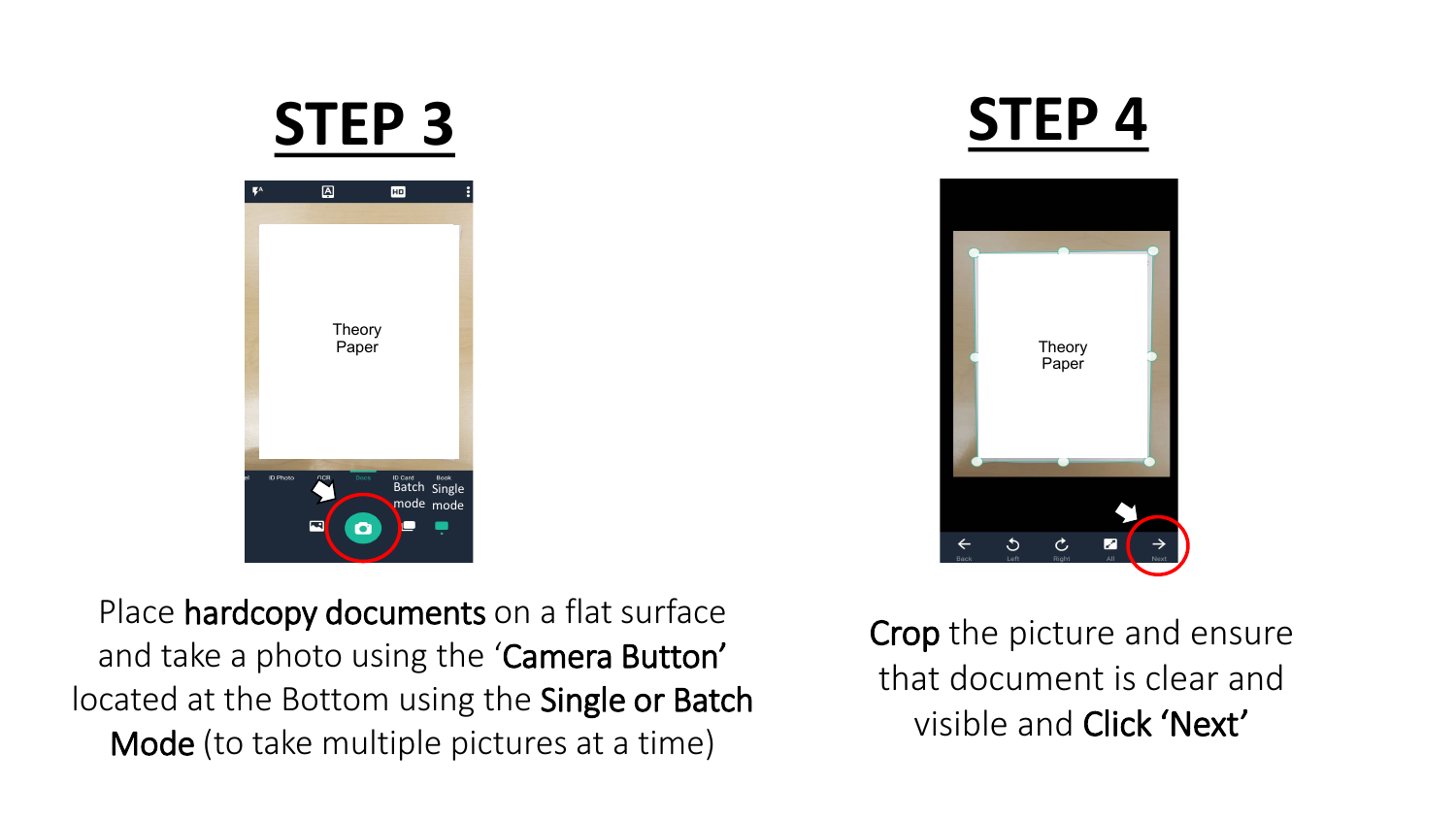

Select the 'Magic Color' filter and Click 'Save'



| New Doc<br>$\leftarrow$<br>04-08-2020 09.53 | 喦<br>$\ddot{\phantom{a}}$<br>≺             |
|---------------------------------------------|--------------------------------------------|
| <b>Theory</b><br>Paper                      | Tap $\boxed{\bigcirc}$ to add new<br>pages |
|                                             |                                            |
|                                             |                                            |
| ı<br>$\blacksquare$                         | $\overline{\mathbf{o}}$                    |

Tap on the 'Camera Button' to add pictures of other hardcopy documents by using steps 3-5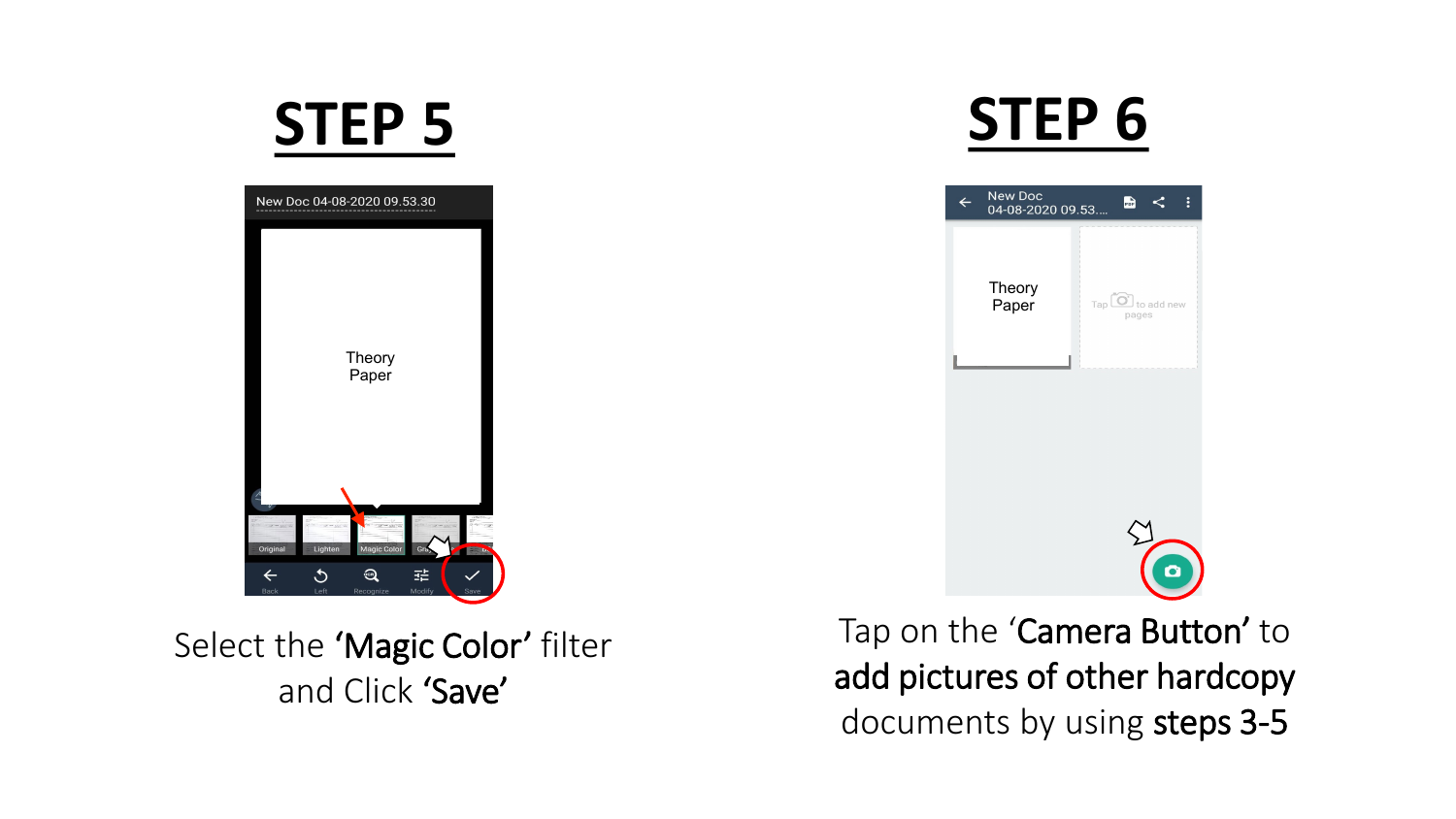

(please put the first name and second name of the candidate into the file<br>name spaced by an underscore name, spaced by an underscore )

Then, tap on the 'PDF logo' located at the top right hand corner to convert your document into a PDF file

 $\bullet$